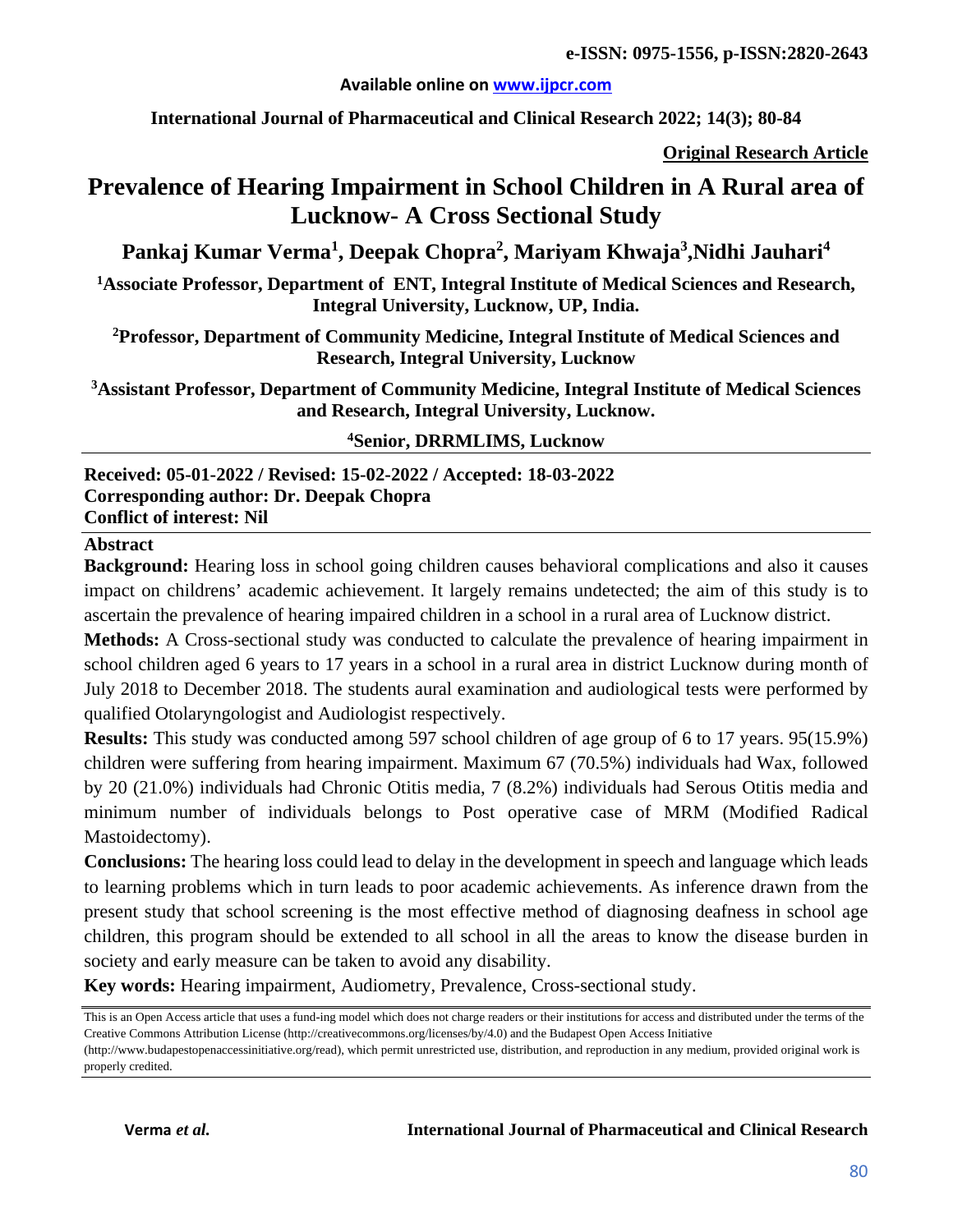#### **Introduction**

Hearing is one of five basic senses and it aids in Communication with others. Most of the time unilateral hearing loss remains undetected. Hearing impairment effects child's ability to normally acquire the speaking skill. Even 15 dB Hearing loss is sufficient to create hearing disability in children and consequently impairment in their mental growth[1,2,3] .These disabilities further lead to behavioral complications in six functional areas: mental maturity, perception, speech, cognition and general intelligence, academic achievement and interpersonal behavior[4,5]. It also impacts academic achievement and it has been observed that 30% of children with unilateral hearing loss lag at least one to two years behind their normal peers in terms of academic achievement[6]. Adequate hearing acuity is of paramount importance and prerequisite in the personality development of a child. Hearing impairment especially during early age has serious ill effects on child's psycholinguistic skills as well. Definitive evidence is there to suggest that stimulation of auditory pathway from a very early age allows it and higher centers to mature properly and leads to optimum development of speech and language. The purpose of this study was to determine the prevalence and type of hearing loss amongst school going children and to evaluate the etiological factors of hearing loss and their distribution pattern.

### **Material and Methods:**

Study design- Cross sectional study. Study Unit-School children aged 6 yrs to 17 yrs. Study place-An Intermediate school of village Dasauli , tehsil Baksi ka talab, district Lucknow, UP. Study period-July 2018 to December 2018. Sampling Methodology- Convenience purposive sampling. The school had 613 students in the age group of 6-17 years out of which 597 students consented to be the part of the study. The informed consent was taken from their parents. All the students were initially screened for Ear ,nose and throat examination. The students who were having any ear disease were checked for hearing loss by doing Tuning fork test. Those students who were having abnormal tuning fork test were called for audiometry test and tympanometry test, if needed at the departmental OPD.

# **Result:**

Total of 597 subjects were studied in different age groups, with range from 6 years to 17 years (Mean age  $12.52 \pm 3.60$ ). Maximum number of individuals were at the age of 15 years and 17 years i.e. 12.7%(76), followed by 10.9% (65) individuals in the age of 13 years,10.2 % (61) individuals in the age of 14 years, 8.9% (53) individuals in the age of 16 years and 47 (7.7%) individuals in the age of 11 years. There were 390 (65.3%) males and 207 (34.7%) females in the study population (Table 1).

| Age (Years) | <b>Frequency (Number of Children)</b> | Percent (%) Distribution |
|-------------|---------------------------------------|--------------------------|
| n           | 25                                    | 4.2                      |
|             | 31                                    | 5.3                      |
|             | 34                                    | 5.7                      |
|             | 40                                    | 6.7                      |
| 10          | 45                                    | 7.5                      |
|             | 46                                    | 7.7                      |
| 12          | 45                                    | 7.5                      |
| 13          | 65                                    | 10.9                     |

**Table 1: Percent distribution number of children with respect to Age and Sex.**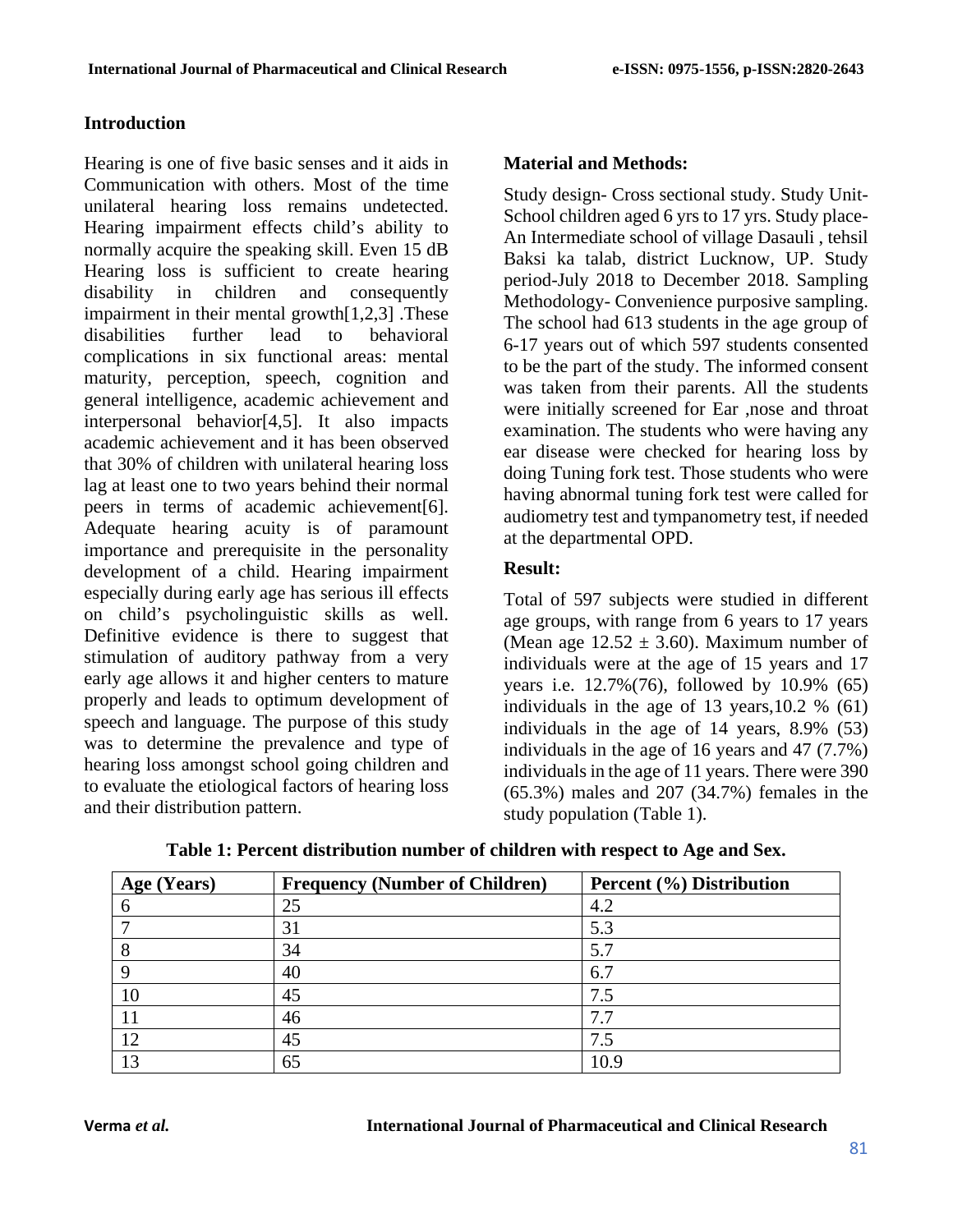| 14                      | 61  | 10.2                 |
|-------------------------|-----|----------------------|
| 15                      | 76  | $\mathcal{D}$<br>12. |
| 16                      | 53  | 8.9                  |
| 17                      | 76  | ⌒                    |
| <b>Sex Distribution</b> |     |                      |
| <b>Male</b>             | 390 | 65.3                 |
| <b>Female</b>           | 207 | 34.7                 |
|                         |     |                      |

Among 597 individuals, 502 (84.0%) subjects were having no hearing loss. Hearing loss was present in 95 (15.9%) individuals, out of which it is in right ear in 36 (6.0%) individuals and in left ear in 17 (2.8%) individuals and in both ears in 42 (7.2%) individuals. (Table 2).

| <b>Hearing Loss</b>    | <b>Frequency (Number of Children)</b> | <b>Percent (%) Distribution</b> |
|------------------------|---------------------------------------|---------------------------------|
| <b>No Hearing loss</b> | 502                                   | 84.G                            |
| <b>Right Ear</b>       | ١h                                    |                                 |
| <b>Left Ear</b>        |                                       |                                 |
| <b>Both Ear</b>        |                                       |                                 |

Out of 95 (15.9) individuals with hearing loss, maximum were in the age of 10 and 12 years ie (15.8%) individuals, followed by 12 (12.7%) individuals in the age of 9 years, 11 (11.5%) individuals in the age of 16 years, 9 (9.4%) individuals in the age of 14 years and 8 (8.4%) individuals in the age of 13 years and 15 years.

Out of 95 individuals with hearing loss, 55 (57.9%) individuals were male and 40 (42.1%) individuals were female (Table 3). Out of 95 individuals with hearing loss, maximum 93 (97.9%) individuals had Conductive hearing loss, only 2 (2.1%) individuals had mixed hearing loss (Table 3).

| Table No. 3-Percent distribution number of age and sex of study subjects with hearing |  |  |
|---------------------------------------------------------------------------------------|--|--|
| impairment $(N=95)$                                                                   |  |  |

| Age (Years) | <b>Frequency (Number of Children)</b> | Percent (%) Distribution |
|-------------|---------------------------------------|--------------------------|
| 6           | 4                                     | 4.2                      |
| 7           | $\overline{2}$                        | 2.2                      |
| 8           | 3                                     | 3.1                      |
| 9           | 12                                    | 12.7                     |
| 10          | 15                                    | 15.8                     |
| 11          | 3                                     | 3.1                      |
| 12          | 15                                    | 15.8                     |
| 13          | 8                                     | 8.4                      |
| 14          | 9                                     | 9.4                      |
| 15          | 8                                     | 8.4                      |
| 16          | 11                                    | 11.5                     |
| 17          | 5                                     | 5.4                      |
| <b>Sex</b>  |                                       |                          |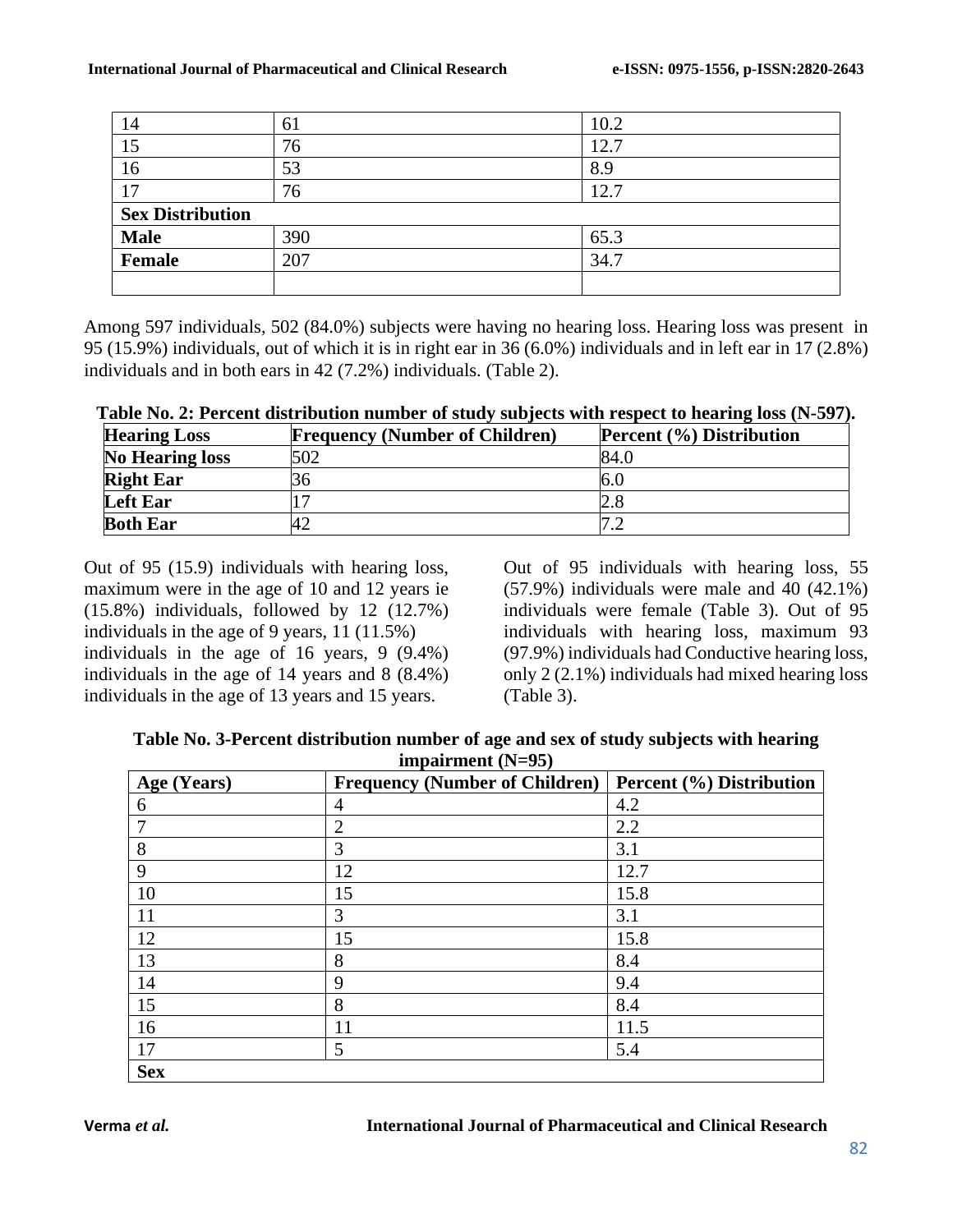| Male                         |    | 57.9 |
|------------------------------|----|------|
| Female                       | 40 | 42.  |
| <b>Types of Hearing Loss</b> |    |      |
| Conductive hearing loss   93 |    |      |
| Mixed hearing loss           |    |      |

Out of 95 individuals with Hearing Loss, maximum 67 (70.5%) individuals had Wax, Followed by 20 (21.0%) individuals had Chronic Otitis media ,7 (8.2%) individuals had Serous Otitis media and minimum number of individuals belongs to Post operative case of MRM (Modified Radical Mastoidectomy) (Table 4).

**Table 4: Percent distribution number of children with respect to Etiology of Hearing Loss (N=95)**

| <b>Etiology of Hearing Loss</b>  | <b>Frequency</b>     | Percent $(\% )$     |
|----------------------------------|----------------------|---------------------|
|                                  | (Number of Children) | <b>Distribution</b> |
| Wax                              | 67                   | 70.5                |
| Serous Otitis media              |                      | 7.4                 |
| Chronic Otitis media             | 20                   | 21.0                |
| Post operative case of MRM       |                      |                     |
| (Modified Radical Mastoidectomy) |                      |                     |

#### **Discussion:**

In our study a prevalence rate of as much as 15.9% was found in otherwise apparently normal school children. Prevalence of hearing loss in this study was found higher as compared to some previous studies like Mishra et al[7] and Tulli et al[8] who found a prevalence rate of 11.7% and 12.5% respectively . This may be due to that most of the study subjects belong to rural population who are having poor standard of living and ignorant about hearing loss in otherwise healthy children.

Conductive hearing was more prevalent having a prevalence rate of 97.9% as compared to mixed hearing loss which had a prevalence rate of only 2.1%, No case was found having sensorineural hearing loss. These results are similar to those of kalpana et al[9] who found a prevalence rate of conductive hearing loss of 96.22%.

Cerumen was the most common cause of hearing loss with prevalence of 67% followed by chronic suppurative otitis media 23.5% and serous otitis media 8.2%. all these are reversible causes which can be cured by giving some awareness to the parents.

Awareness of this problem among the parents and school teachers is of utmost importance to detect this disability at an early age to provide the child the benefit of proper medical attention before the disability reaches serious proportions.

Since hearing loss is more prevalent in rural areas regular school health checkups and assistance of some voluntary organization for screening programs will reduce hearing handicap. Since conductive hearing loss is the commonest cause and it can be corrected by doing early intervention by trained medical staff.

# **Conclusion:**

The hearing loss could lead to delay in the development in speech and language which leads to learning problems which in turn leads to poor academic achievements.

Hence simple measure like regular screening for ear diseases and hearing assessment done at the school level can prevent hearing loss. Health